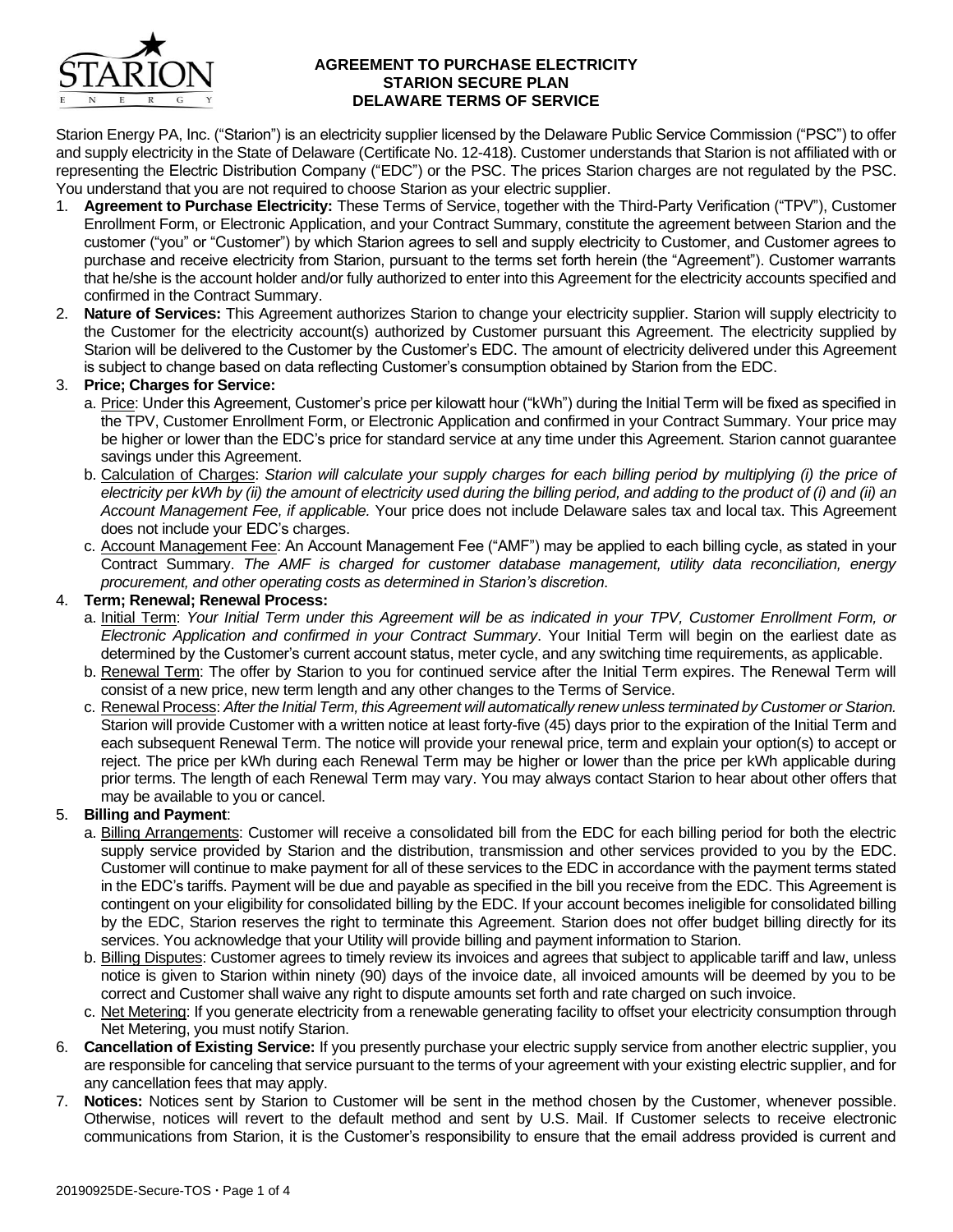notify Starion of any changes. If you provide Starion with your email address, you consent to receive communications from Starion in electronic form.

8. **Rescission:** You may rescind this Agreement without penalty within three (3) business days from the start of the rescission period. The rescission period begins on one of the following dates, as applicable: (i) when the customer signs the Customer Enrollment Form; (ii) or when the Customer transmits its Electronic Application of the Agreement electronically; or (iii) when the Customer receives these Terms of Service and the Contract Summary, if received by mail. Mail is deemed received three (3) days from when it is post-marked. To rescind, please contact Starion either by telephone at 1-800-600-3040, email at cancel@starionenergy.com or writing to Starion Energy, PO Box 845, Middlebury, CT 06762.

## 9. **Termination of Agreement:**

- a. Termination by Customer: Customer may terminate this Agreement at any time by contacting Starion using the contact information for Starion provided in this Agreement. An Early Termination Fee may apply, as stated in your Contract Summary. An Early Termination Fee will not be charged if termination is due to Customer's relocation outside of the EDC's service territory or is within the applicable rescission period. If you terminate this Agreement, you will be returned to the EDC's standard service unless you choose another electricity supplier. The effective termination date will be the next available date as determined by the EDC. If you terminate this Agreement by enrolling with a different electricity supplier or returning to the EDC's standard service, Starion will not be liable for any switching time delays and you will be obligated to make payment for services under this Agreement until termination with Starion is effective.
- b. Termination by Starion: Starion reserves the right to terminate this Agreement for any reason upon at least thirty (30) days' notice to the Customer. Notice will be provided in writing or electronically, depending upon Customer's chosen method for receiving notifications under this Agreement. If Starion terminates this Agreement early, you will be returned to your Utility's standard service unless you choose another electricity supplier. In the event Starion terminates this Agreement, Customer will not be subject to an Early Termination Fee by Starion. No other remedies will be provided to the Customer if Starion terminates this Agreement.
- 10. **Change in Price and Other Terms:** In addition to Starion's right to revise the price and Terms of Service as provided in Section 4 above, this Agreement may be revised by Starion at any time upon at least thirty (30), but no more than sixty (60) days' advance notice to the Customer. In the event Starion proposes a material change to this Agreement, Customer may terminate without penalty by notifying Starion within thirty (30) days of receiving the notice.
- 11. Starion's right to revise the price and Terms of Service of this Agreement as provided in Section 4 above, this Agreement may be revised at any time by Starion. In the event Starion proposes a material change to the terms of this Agreement, Starion will send you a written notice at least thirty (30), but no more than sixty (60), days in advance. Upon receipt of this notice, Customer may terminate this Agreement without penalty by notifying Starion in writing within thirty (30) days of receiving this notice.
- 12. **Customer Consent:** By entering into this Agreement, Customer consents to the use by Starion (including its subsidiaries and affiliates), or its authorized agents, of Regular Mail, telephone (which may include the use of predictive or autodialing equipment), email, text, facsimile, or other reasonable means to contact you to advise you about our services and products or other matters we believe may be of interest to you. Consent is provided until affirmatively revoked.
- 13. **Privacy Policy; Customer Information and Release Authorization:** By entering into this Agreement, you agree that your Utility may release to Starion, and Starion may obtain, information needed to provide service to you, including your address(es), account number(s) and other numbers required by your EDC to process an enrollment with Starion, billing and payment information and history, credit information, historical and future electricity usage and peak electricity demand, meter reading data including smart meter data, and characteristics of electricity service. Starion will not release or sell your personal information to any other party without your consent unless required to do so by law or if necessary to enforce the terms of this Agreement.
- 14. **Representations; Warranties:** Starion makes no representations or warranties other than those expressly set forth in this Agreement, and STARION EXPRESSLY DISCLAIMS ALL OTHER WARRANTIES, EXPRESS OR IMPLIED. Starion does not represent any guarantee of savings under this Agreement.
- 15. **Limitation of Liability:** Starion's liability in connection with this Agreement, including without limitation any alleged liability for Early Termination by Starion as explained above, shall not exceed the amount of your largest monthly invoice for electric generation service during the twelve (12) months immediately preceding termination of this Agreement. In no event shall either party be liable to the other for any indirect, special, consequential (including lost profits or revenue), incidental, indirect or punitive damages for claims arising under this Agreement.
- 16. **Binding Effect; Agency; Assignment:** This Agreement shall extend to, and be binding upon Starion's and Customer's respective successors and permitted assigns; provided, however, that Customer may not assign this Agreement without Starion's prior written consent, and any purported assignment without such consent shall be void. You appoint Starion as your agent to provide retail electric service, including electric transportation, transmission and related services appropriate to provide that service to you. Starion may assign its rights and obligations under this Agreement to an affiliate of Starion or to another competitive electricity supplier licensed to do business in Delaware, in whole or in part, subject to compliance with applicable Delaware law.
- 17. **Force Majeure:** Performance of any obligation required by this Agreement shall be suspended if compliance is prevented by an Act of God, strike, fire, war, civil disturbance, embargo, explosion, breakage or accident to machinery or lines of pipe; repairing or altering machinery or lines of pipe; freezing of wells or lines of pipe; by federal, state or local law, rule, order or regulation or by any other cause reasonably beyond the control of a party. Any party claiming such interference with the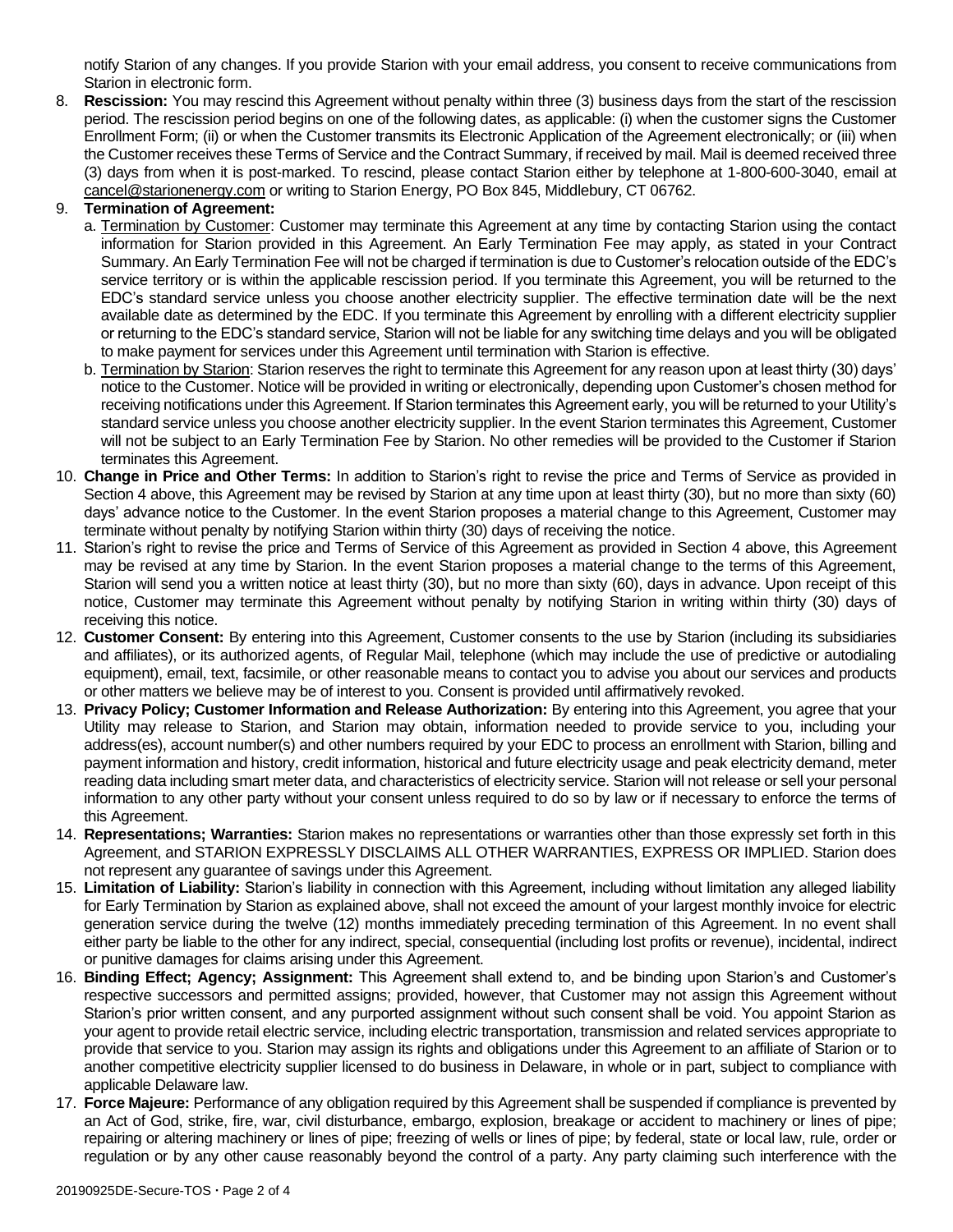performance of its obligations hereunder shall provide notice to the other party, specifying the cause of interference. A party shall not be required by this paragraph to settle a labor dispute with its own employees on terms it deems unfavorable.

# 18. **Customer Service:**

- a. In the event of a dispute or disagreement involving Starion's services, you and Starion agree to use our best efforts to resolve the dispute. Most concerns can be resolved by calling our Customer Service Department at 1-800-600-3040. You may also email info@starionenergy.com or write to Starion Energy, PO Box 845, Middlebury, CT 06762. Starion's Customer Service is available Monday through Friday from 9:00 a.m. to 5:00 p.m. Eastern Time. Starion will report the results of its investigation of your inquiry and provide a written report upon request. All disputes will be addressed in accordance with 26 Del. Admin. Code Section 3002-3.2.2.
- b. If you remain unsatisfied with our attempt to resolve the issue, you may ask for assistance or request information about your consumer rights from the Delaware Division of the Public Advocate at 820 N. French Street, 4<sup>th</sup> Floor, Wilmington, DE 19801 or 29 South State St, Dover, DE 19904; by phone at 1-888-607-2427; or online at www.publicadvocate.delaware.gov. You may also contact the Delaware PSC at 861 Silver Lake Boulevard, Cannon Building, Suite 100, Dover, DE 19904; by phone at 1-800-282-8574; or online at www.depsc.delaware.gov.

#### 19. **Claims Resolution:**

- a. In the event Starion is unable to resolve a complaint to your satisfaction, this section explains how claims can be resolved through arbitration or litigation. It includes an arbitration provision. You may reject the arbitration provision by sending us written notice within 45 days after your first energy bill with Starion as your supplier. See Your Right to Reject Arbitration below.
- b. For this section, you and Starion ("us" or "we") include any corporate parents, subsidiaries, affiliates or related persons or entities. Claim means any current or future claim, dispute or controversy relating to your account(s), this Agreement, or any agreement or relationship you have or had with us, except for the validity, enforceability or scope of the arbitration provision. Claim includes but is not limited to: (1) initial claims, counterclaims, cross-claims and third-party claims; (2) claims based upon contract, tort, fraud, statute, regulation, common law and equity; (3) claims by or against any third party using or providing any product, service or benefit in connection with any account; and (4) claims that arise from or relate to (a) any account created under any agreement with us or any rates charged on any such account, (b) advertisements, promotions or statements related to any rate plans, goods or services under any agreement with us, (c) benefits and services related to Customer's account with us (including rewards programs) and (d) your application for any account. You may not sell, assign or transfer a claim.
- c. Sending a Claim Notice: Before beginning arbitration or a lawsuit, you and we agree to send a written notice (a Claim Notice) to each party against whom a claim is asserted, in order to provide an opportunity to resolve the claim informally. Go to www.starionenergy.com and select your state of residence for a sample form of Claim Notice. The Claim Notice must describe the claim and state the specific relief demanded. Notice to you will be sent to your billing address. Notice to us must include your name, address and account number and be sent to Starion Energy, Attn: Compliance Dept., P.O. Box 845, Middlebury, CT 06762. If the claim proceeds to arbitration, the amount of any relief demanded in a Claim Notice will not be disclosed to the arbitrator until after the arbitrator rules.
- d. Arbitration: You or we may elect to resolve any claim by individual arbitration. Claims are decided by a neutral arbitrator. If arbitration is chosen by any party, neither you nor we will have the right to litigate that claim in court or have a jury trial on that claim. Further, you and we will not have the right to participate in a representative capacity or as a member of any class pertaining to any claim subject to arbitration. Arbitration procedures are generally simpler than the rules that apply in court, and discovery is more limited. The arbitrator's decisions are as enforceable as any court order and are subject to very limited review by a court. Except as set forth below, the arbitrator's decision will be final and binding. Other rights you or we would have in court may also not be available in arbitration. The scope of this arbitration provision will include all claims pertaining to this Agreement, including all claims that arose before this or any prior Agreement (including, but not limited to, claims related to advertising).
	- i. Initiating Arbitration: Before beginning arbitration, you or we must first send a Claim Notice. Claims will be referred to either JAMS or American Arbitration Association ("AAA"), as selected by the party electing arbitration. Claims will be resolved pursuant to this Arbitration provision and the selected organization's rules in effect when the claim is filed, except where those rules conflict with this Agreement. If we choose the organization, you may select the other within 30 days after receiving notice of our selection. Contact JAMS or AAA to begin an arbitration or for other information. Claims also may be referred to another arbitration organization if you and we agree in writing or to an arbitrator appointed pursuant to section 5 of the Federal Arbitration Act, 9 U.S.C. sec. 1-16 ("FAA"). We will not elect arbitration for any claim you file in small claims court, so long as the claim is individual and pending only in that court. You or we may otherwise elect to arbitrate any claim at any time unless it has been filed in court and trial has begun or final judgment has been entered. Either you or we may delay enforcing or not exercise rights under this Arbitration provision, including the right to arbitrate a claim, without waiving the right to exercise or enforce those rights.
	- ii. Limitations on Arbitration: If either party elects to resolve a claim by arbitration, that claim will be arbitrated on an individual basis. There will be no right or authority for any claims to be arbitrated on a class action basis or on bases involving claims brought in a purported representative capacity on behalf of the general public, other Starion customers or other persons similarly situated. The arbitrator's authority is limited to claims between you and us alone. Claims may not be joined or consolidated unless you and we agree in writing. An arbitration award and any judgment confirming it will apply only to the specific case and cannot be used in any other case except to enforce the award. Notwithstanding